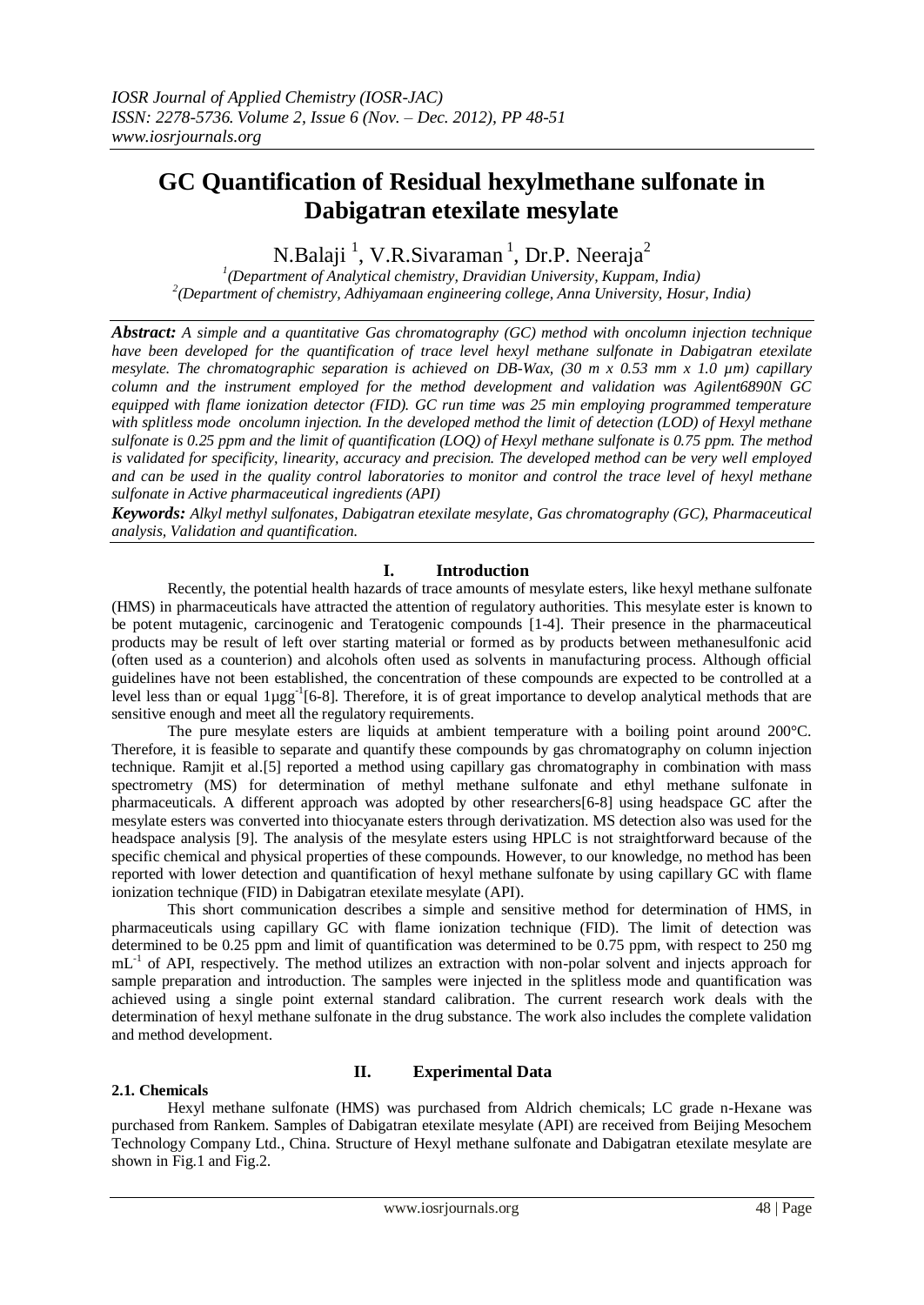

Fig.1 Dabigatran etexilate mesylate (API)



Fig. 2 Hexyl methane sulfonate (HMS)

### **2.2. Equipment**

The GC system, used for method development and method validation was a GC 6890N equipped with Auto sampler 7683B manufactured by Agilent Technologies, Singapore. The output signal was monitored and processed using Empower software version 2 on a Pentium computer. Capillary GC columns used in this study were from J&W Scientific, Santa Clara, CA, USA.

### **2.3. Preparation of solutions**

The stock solutions of hexyl methane sulfonate were prepared by dissolving *25* mg in 100 mL volumetric flask of the compound in the sample solvent (n-Hexane). The working standard solution (1.25 µg mL<sup>-1</sup>) was prepared by further diluting0.5 mL of the stock solution into a 100 mL volumetric flask and diluting to volume with sample solvent.

The sample solution was prepared by accurately weighing about *500* mg of sample into a 20 mL volumetric flask and adding 2 mL of sample solvent. Shake well for 5 minutes to extract hexyl methane sulfonate into sample solvent. Use the upper layer as sample solution for analysis to quantify HMS present in the sample.

### **2.4. Chromatographic conditions**

The gas chromatographic column employed was 100% polyethylene glycol (PEG) stationary phase coated capillary column (0.53 mm x 30 m, 1µm). Helium was used as carrier gas at 1.5 mL min<sup>-1</sup> flow rate, hydrogen at 35mL min<sup>-1</sup>and air at 350 mL min<sup>-1</sup>. GC oven temperature was maintained initially at 80 °C for 2 min, then raised to 200 °C at a rate of 10 °C min<sup>-1</sup> and held for 16 min. Injector was maintained at 200 °C and the detector at 250 °C. Flame ionization detector (FID) was used for detection. The samples were injected with the Agilent 7683B series auto sampler. A straight glass injection liner with glass wool was obtained from Agilent. The samples were injected in a splitless mode with a 4-µL injection volume.

# **III. Results And Discussion**

# **3.1. Method Development and optimization**

GC analysis of mesylate esters on the traditional polyethylene glycol stationary phase was previously reported[5]. The challenge was to achieve the desired detection and quantification limit using the most commonly available instrument i.e. a gas chromatograph with a FID system. To obtain the desired sensitivity, one approach is to increase sample concentration injected into the GC system. The adoption of megabore capillary GC column (0.53 mm I.D.) with a high capacity bonded stationary phase seems to be the obvious choice. Suitable initial column temperature in combination with a moderate inlet temperature (200°C) may allow a relatively large injection volume without significant deterioration in column efficiency.

The effect of concentration on separation and quantification of HMS was investigated by injecting 4 µL of the working standard solution and sample solution. Further studies were not done to determine the maximum injection. An injection volume of 4 µL was chosen for this method. No further studies were done to determine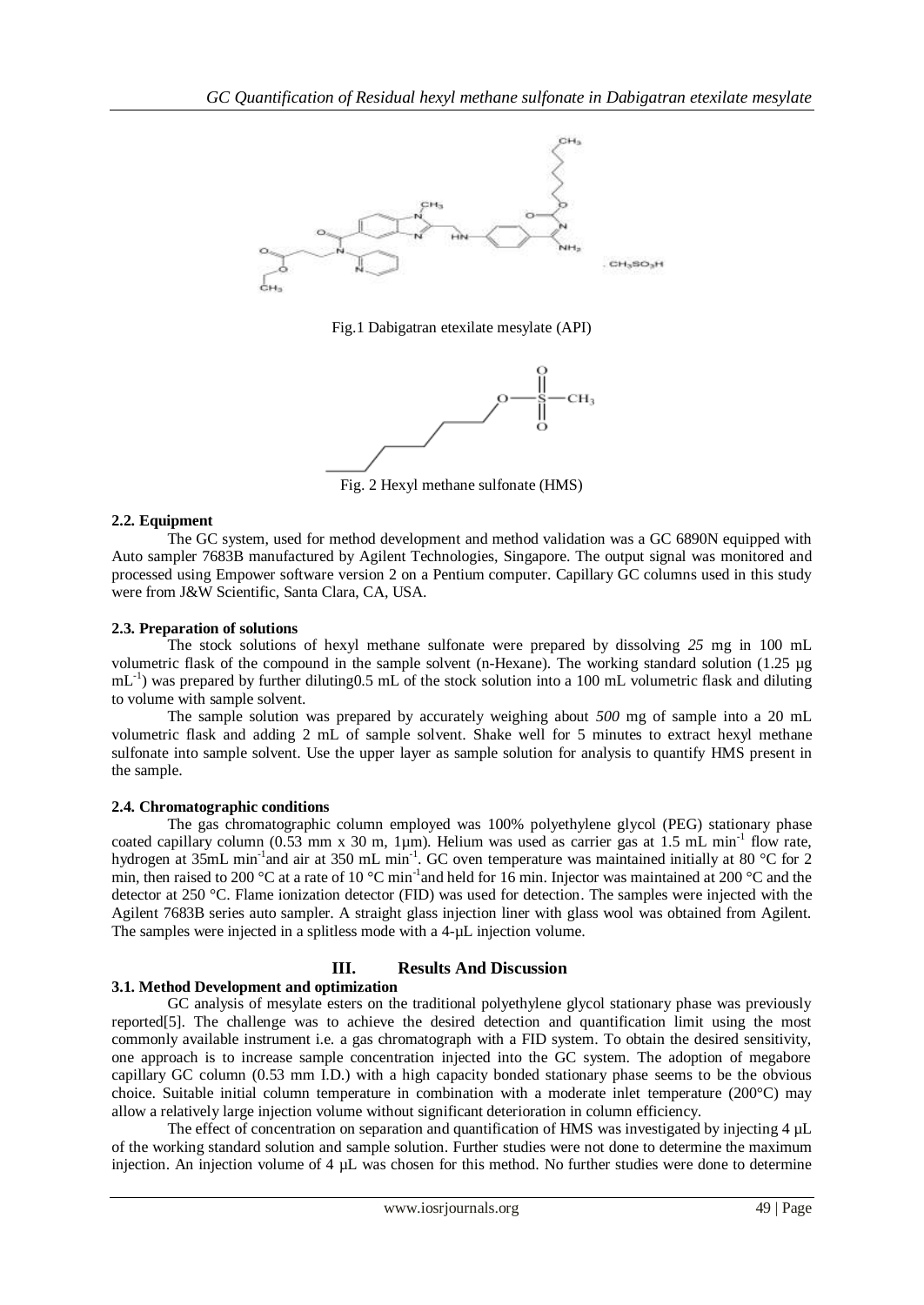the initial column temperature. An initial column temperature of 80°C was chosen based on available literature, which allowed baseline separation of the hexyl mesylate ester from interfering peaks in the sample solvent.

This method utilizes an extract and injects approach for the residual hexyl mesylate ester analysis. Several factors were considered in selection of a sample solvent, including the purity, ability to extract and its chemical compatibility with the compounds of interest. To detect the mesylate ester at very low ppm, the purity of sample solvent is critical. It has been observed in our laboratory that the HPLC grade solvents are generally suitable and free from interference. Because the mesylate esters have relatively high boiling point, solvents often used in residual solvent analysis including 1, 3-dimethyl imidazolidinone (DMI), Dimethyl sulphoxide (DMSO) and N, N Dimethyl formamide (DMF) are less suitable. The use of non-polar solvent (n-Hexane) is found to be suitable.

#### **3.2. Method validation**

The validation work was conducted according to the ICH(International Conference on Harmonization) guidelines[10-12]. The validated method parameters include specificity, accuracy, precision, sensitivity, linearity, robustness, ruggedness and solution stability. In the pharmaceutical industry, the quantification limit (LOQ) was defined as the lowest amount of analyte in a sample that can be quantitatively determined with suitable precision and accuracy. The LOQ was determined to be less than or equal to 0.75ppm for HMS based on the precision and accuracy data discussed below. HMS Spiked at LOQ level in sample chromatogram shown in Fig. 3.



Fig. 3 HMS Spiked at LOQ level in sample

Linearity of the method was determined by preparing and analyzing a series of 7 standard solutions to cover the concentration range of LOQ to 10 ppm for HMS. Regression analysis of the peak area versus concentration data yields an  $\overline{R}^2 > 0.99$  for each of the three calibration curve (Table 1)

| <b>Table 1.</b> Summary of linearity results            |                                                                           |                                |
|---------------------------------------------------------|---------------------------------------------------------------------------|--------------------------------|
| <b>Levels checked</b>                                   | 7 levels; from LOQ to 10 ppm (with respect to target level concentration) |                                |
|                                                         | Peak Area observed (in pA)                                                |                                |
| Level (% with respect to target level<br>concentration) | Level $(\mu g \, mL^{-1}$ with respect to target<br>level concentration)  | <b>Hexyl methane sulfonate</b> |
| 15                                                      | 0.7935                                                                    | 5.977                          |
| 40                                                      | 2.1160                                                                    | 14.865                         |
| 80                                                      | 4.2320                                                                    | 30.755                         |
| 100                                                     | 5.2900                                                                    | 39.396                         |
| 120                                                     | 6.3480                                                                    | 46.829                         |
| 160                                                     | 8.4640                                                                    | 62.374                         |
| 200                                                     | 10.5800                                                                   | 77.775                         |
| Trend line equation                                     |                                                                           | $Y=7.3879x-0.2092$             |
| Regression coefficient                                  |                                                                           | 0.9998                         |

The experiment result also shows that this method has excellent precision without using an internal standard. Multiple injections were made for the standard solution containing  $1.25 \text{ µgm}L^{-1}$  of the hexyl methane sulfonate. For the six injections of the standard solution, the R.S.D was in the range of 1.7%.Accuracy of the method was determined by analyzing a drug substance samples spiked with known concentration of the hexyl mesylate ester. The spiked levels were at 0.7, 5 and 10  $\mu$ gmL<sup>-1</sup>. The recovery was in the range of 100.8-107.1%,